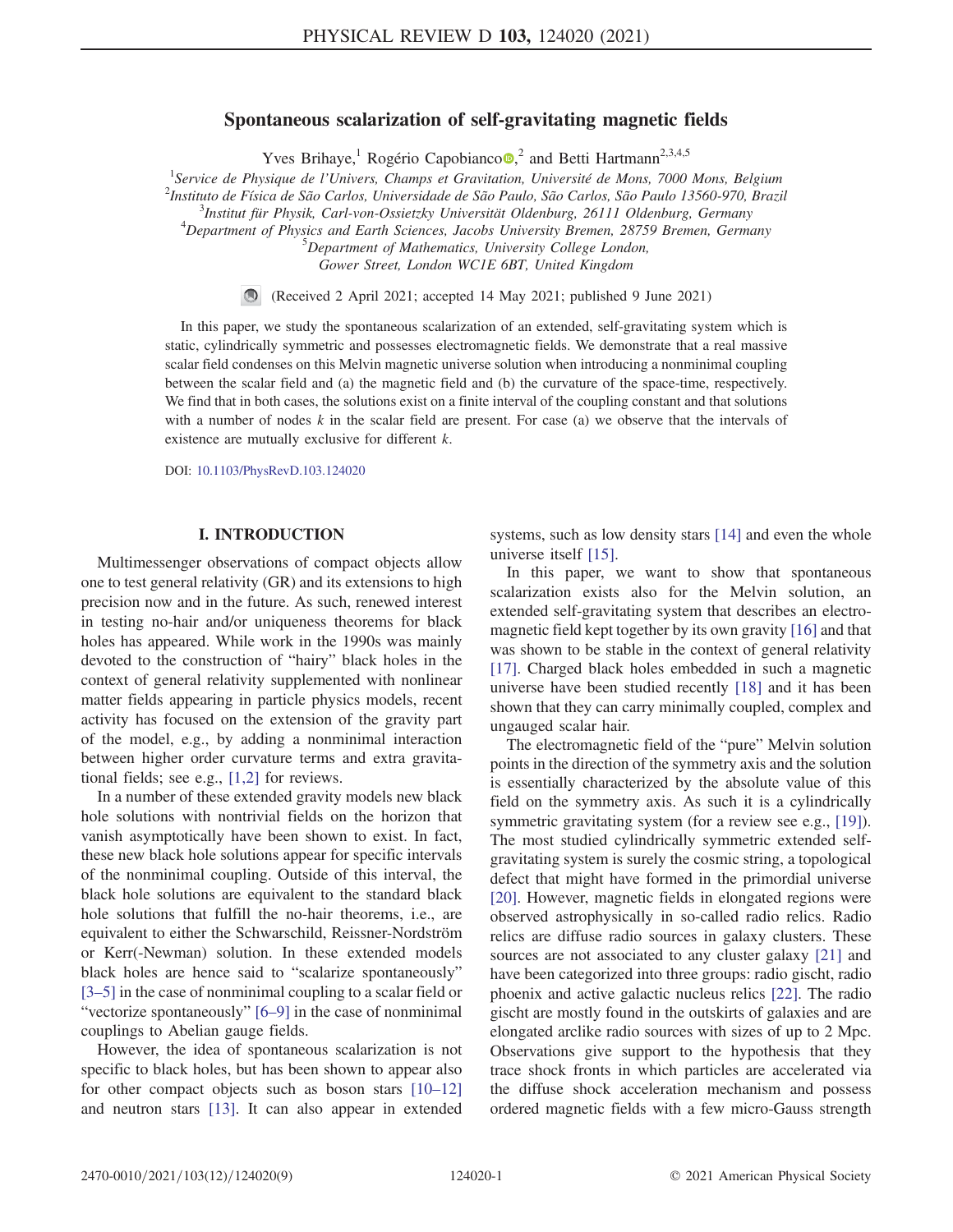(see e.g., [\[23\]\)](#page-8-11). As such they present probably the largest magnetic structures in the universe. One interesting case of gischtlike sources are so-called "double-relics." In this case two relics are diametrically located on both sides of the cluster center, see e.g., [\[24\]](#page-8-12) and references therein. Due to the improvement in instrument sensitivity the number of detections of radio relics has grown dramatically in the last decade. Large cosmological simulations that include radio emissions from shocks suggest that these structures should form frequently, see e.g., [\[24,25\]](#page-8-12) and references therein. Certainly, the Melvin magnetic universe can only be an idealized model for extended but finite magnetic field structures, but we believe that it can give qualitative ideas about the phenomenon which is easily trackable because of the fact that both the space-time as well as the magnetic field are given analytically. A full simulation of radio relics (including the gravitational field) is certainly a formidable task and beyond the aim of this paper.

Motivated by the existence of elongated and ordered magnetic fields in the universe, we study the Einstein-Maxwell model and add a massive, real scalar that is nonminimally coupled to the system. In order to understand the effects of the nonminimal coupling we study two different scenarios separately: (a) the nonminimal coupling to the electromagnetic field and (b) the nonminimal coupling to the Gauss-Bonnet curvature term. These two coupling options have been used extensively in the recent construction of black holes with scalar hair.

Our paper is organized as follows: In Sec. [II,](#page-1-0) we give the model and Ansatz and also discuss the small scalar field limit. In Sec. [III](#page-3-0) we present our results for the case of scalarmagnetic field coupling, while Sec. [IV](#page-4-0) is concerned with the scalar-gravity case. We conclude in Sec. [V.](#page-6-0)

#### II. THE MODEL AND ANSATZ

<span id="page-1-0"></span>In this paper, we study a scalar-tensor gravity model with the following action [we use metric signature  $(+ - - -)$ ]:

$$
S = \int d^4x \sqrt{-g} \left[ \frac{\mathcal{R}}{16\pi G} + \phi^2 (\alpha F_{\mu\nu} F^{\mu\nu} + \gamma \mathcal{G}) + \frac{1}{2} \partial_\mu \phi \partial^\mu \phi - \frac{m^2}{2} \phi^2 - \frac{1}{4} F_{\mu\nu} F^{\mu\nu} \right],
$$
 (2.1)

where  $R$  is the Ricci scalar,  $G$  the Gauss-Bonnet term,  $F_{\mu\nu} = \partial_{\mu}A_{\nu} - \partial_{\nu}A_{\mu}$  the field strength tensor of a U(1) gauge field  $A_{\mu}$  and  $\phi$  a real-valued scalar field with mass m that is coupled to the Maxwell invariant  $F_{\mu\nu}F^{\mu\nu}$  as well as the Gauss-Bonnet term  $G$  given by

$$
\mathcal{G} = (\mathcal{R}^{\mu\nu\rho\sigma}\mathcal{R}_{\mu\nu\rho\sigma} - 4\mathcal{R}^{\mu\nu}\mathcal{R}_{\mu\nu} + \mathcal{R}^2) \tag{2.2}
$$

<span id="page-1-1"></span>via the couplings  $\alpha$  and  $\gamma$ , respectively. The equations of motion then read

$$
\Box \phi + (2\alpha F_{\mu\nu} F^{\mu\nu} + 2\gamma \mathcal{G} - m^2) \phi = 0, \qquad (2.3)
$$

<span id="page-1-2"></span>and

$$
\partial_{\mu}(\sqrt{-g}(1 - 4\alpha\phi^2)F^{\mu\nu}) = 0,
$$
  

$$
G_{\mu\nu} = -8\pi G(T^{(A)}_{\mu\nu} + T^{(\phi)}_{\mu\nu}), \quad (2.4)
$$

where the energy-momentum tensor components of the gauge field and scalar field read, respectively,

$$
T_{\mu\nu}^{(A)} = \left(\frac{1}{4} - \alpha \phi^2\right) \left(F_{\mu\sigma} F_{\nu}^{\sigma} - \frac{1}{4} g_{\mu\nu} F_{\alpha\beta} F^{\alpha\beta}\right), \qquad (2.5)
$$

$$
T_{\mu\nu}^{(\phi)} = \partial_{\mu} \phi \partial_{\nu} \phi - g_{\mu\nu} \left(\frac{1}{2} \partial_{\sigma} \phi \partial^{\sigma} \phi + \frac{m^2}{2} \phi^2\right)
$$

$$
- \gamma (g_{\mu\sigma} g_{\nu\lambda} + g_{\nu\sigma} g_{\mu\lambda}) \eta^{\sigma \alpha \gamma \delta} \eta^{\nu\lambda \kappa \rho} R_{\gamma \delta \kappa \rho} D_{\alpha} D_{\iota} (\phi^2).
$$
(2.6)

In this paper, we would like to discuss the scalarization of self-gravitating solutions of the Einstein-Maxwell equations. We assume staticity and cylindrical symmetry and hence choose the following Ansatz for the metric, gauge and scalar field:

$$
ds^{2} = N^{2}dt^{2} - H^{2}d\rho^{2} - L^{2}d\varphi^{2} - K^{2}dz^{2},
$$
  
\n
$$
A_{\mu}dx^{\mu} = A(\rho)d\varphi, \qquad \phi = \phi(\rho)
$$
 (2.7)

where the metric functions  $N$ ,  $H$ ,  $J$ ,  $K$  depend only on  $\rho$ . In the following, we will now fix the gauge by imposing  $H(\rho) = 1$ , which implies  $K(\rho) \equiv N(\rho)$ . Inserting the Ansatz into the equations of motion  $(2.3)$ ,  $(2.4)$  we note that the Maxwell equation can be integrated separately, leading to

$$
A' = B_0 \frac{L}{(1 - 4\alpha \phi^2) N^2},
$$
\n(2.8)

<span id="page-1-5"></span>where  $B_0$  is an integration constant. The magnetic field of the solution, which points in the direction of the  $\zeta$  axis, is then given by

$$
\mathcal{B} = -\frac{A'}{L} = -\frac{B_0}{(1 - 4\alpha\phi^2)N^2}.
$$
 (2.9)

<span id="page-1-3"></span>The remaining equations read

$$
\frac{N''}{N} + \frac{(N')^2}{2N^2} = \frac{\kappa}{4}(-\epsilon_s + \epsilon_v - U) + 4\kappa\gamma\mathcal{F}_1, \qquad (2.10)
$$

<span id="page-1-4"></span>
$$
\frac{L''}{L} + \frac{L'N'}{LN} - \frac{(N')^2}{2N^2} = \frac{\kappa}{4}(-\epsilon_s - 3\epsilon_v - U) - 4\kappa\gamma\mathcal{F}_2,
$$
\n(2.11)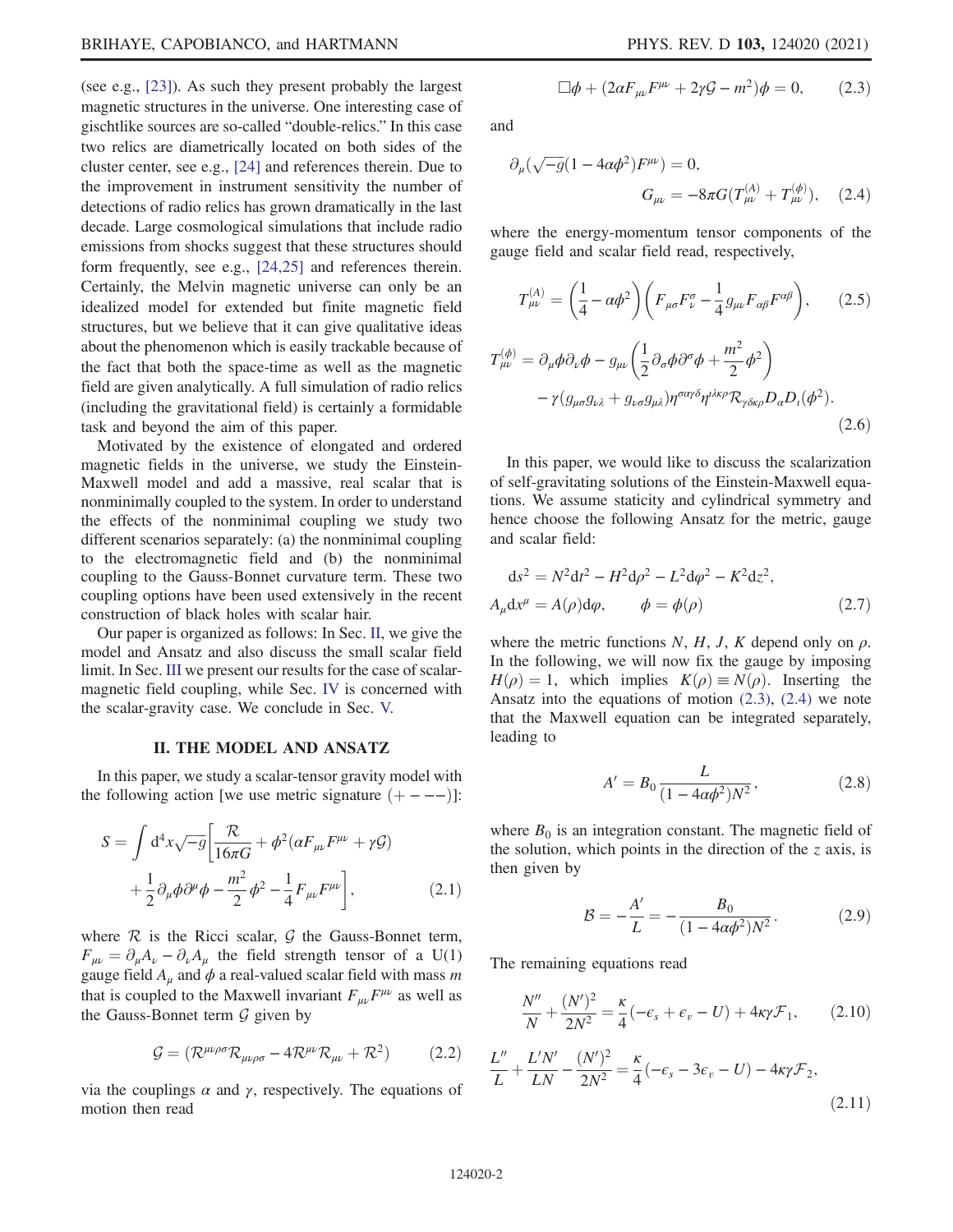<span id="page-2-3"></span>
$$
\phi'' + \left(\frac{L'}{L} + \frac{2N'}{N}\right)\phi'
$$
  
=  $\phi \left(m^2 - 4\alpha \frac{(A')^2}{L^2} - 16\gamma \frac{L''N'^2 + 2L'N'N''}{LN^2}\right)$ , (2.12)

where we have used the following abbreviations:

$$
\kappa = 16\pi G, \qquad \epsilon_s = \frac{(\phi')^2}{2},
$$
  

$$
\epsilon_v = \frac{(A')^2}{2L^2} (1 - 4\alpha \phi^2), \qquad U = \frac{m^2}{2} \phi^2, \qquad (2.13)
$$

as well as

$$
\mathcal{F}_1 = \frac{N^2}{N^2} (\phi \phi'' + \phi'^2) + \frac{2N'N''}{N^2} \phi \phi',
$$
  
\n
$$
\mathcal{F}_2 = (\phi \phi'' + \phi'^2) \left( \frac{N'^2}{N^2} - 2 \frac{L'N'}{LN} \right)
$$
  
\n
$$
+ \phi \phi' \left( \frac{2N'N''}{N^2} - 2 \frac{L'N''}{LN} - 2 \frac{L''N'}{LN} \right) \qquad (2.14)
$$

<span id="page-2-1"></span>and the prime denotes derivative with respect to  $\rho$ . Moreover, we have a constraint, which reads

$$
\frac{N^{\prime 2}}{2N^2} + \frac{N^{\prime}L^{\prime}}{NL} = \frac{\kappa}{4} (\epsilon_s + \epsilon_v - U) + \kappa \gamma \mathcal{F}_3,
$$
  

$$
\mathcal{F}_3 = 12 \gamma \kappa \phi \phi^{\prime} \left( \frac{L^{\prime} N^{\prime 2}}{LN^2} \right).
$$
 (2.15)

<span id="page-2-0"></span>The system has to be solved for  $\rho \in [0, \infty]$  with the following boundary conditions which guarantee the regularity at origin and the localization of the solution:

$$
N(0) = 1,
$$
  $N'(0) = 0,$   $L(0) = 0,$   
\n $L'(0) = 1,$   $\phi'(0) = 0,$   $\phi(\rho \to \infty) = 0.$  (2.16)

Note that  $\kappa$  and  $m$  can be set to unity by appropriate rescalings of the fields and of the radial variable, respectively. The equations have to be solved numerically, see Appendix [B](#page-7-3) for a short summary of the numerical procedure, and we have found it convenient to add an additional boundary condition on the scalar field, namely setting  $\phi(0)$  equal to a nonvanishing value. As the equations and boundary conditions make clear, this overdetermines the problem and in turn fixes one of the coupling constants in the model uniquely. We will comment more on this in the following discussion.

In the vacuum case, i.e., for  $\phi \equiv 0$ ,  $B_0 = 0$ , the equations of motion have well-known solutions first given in [\[26\].](#page-8-13) For the boost-symmetric case, these are as follows:

(i)  $N \sim 1, L \sim \beta \rho$ : this is a locally flat space-time which globally possesses a deficit angle  $\Delta = 2\pi(1 - \beta)$ . The metric describes e.g., the (asymptotic) space-time of a cosmic string (see e.g., [\[20\]](#page-8-8) and references therein).

(ii)  $N \sim \rho^{2/3}$ ,  $L \sim \rho^{-1/3}$ : this space-time obviously does not fulfill the regularity conditions [see [\(2.16\)](#page-2-0)] on the axis, however, it is important in the following in the description of the space-time away from the sources of the gravitational field.

#### A. Small and vanishing scalar field

In the case of vanishing scalar field, i.e., for the case  $\phi = 0$ , a combination of the equations [\(2.10\)](#page-1-3), [\(2.11\)](#page-1-4) and [\(2.15\)](#page-2-1) shows that the metric functions have to fulfill  $N' \propto L$ . This clearly excludes the string-type solution far away from the magnetic field, while the vacuum solution with  $L \sim \rho^{-1/3}$ ,  $N \sim \rho^{2/3}$  fulfills this requirement. In fact, the solution can be given in closed form and is often referred to as the magnetic Melvin universe [\[16\]](#page-8-4). In order to discuss the scalar field in this background, it is convenient to adopt Weyl-type coordinates with  $d\rho = Ndr$ . The solution then reads

$$
ds^{2} = N^{2}(dt^{2} - dr^{2} - d\varphi^{2}) - \frac{r^{2}}{N^{2}}d\varphi^{2}, \qquad F_{r\varphi} = \frac{B_{0}r}{N^{2}},
$$

$$
N = \left(1 + \frac{1}{4}B_{0}^{2}r^{2}\right).
$$
(2.17)

The relation between  $\rho$  and r is

$$
\rho = r + \frac{1}{12} B_0^2 r^3,
$$
  
resp.,  $r = \left(\frac{6\rho}{B_0^2} (1 + \sqrt{\Sigma})\right)^{1/3} + \left(\frac{6\rho}{B_0^2} (1 - \sqrt{\Sigma})\right)^{1/3},$   
 $\Sigma = 1 + \frac{1}{27B_0^2\rho^2}.$  (2.18)

<span id="page-2-2"></span>In the following, we will use the coordinate  $r$  to study the scalar field equation in the background of this solution. The scalar field equation [see [\(2.3\)\]](#page-1-1) then reads

$$
\frac{1}{r}\partial_r(r\partial_r\phi) + (2\alpha F_{\mu\nu}F^{\mu\nu} + 2\gamma\mathcal{G} - m^2)N^2\phi = 0,
$$
\n
$$
\mathcal{G} = \frac{(3B_0^4r^4 - 24B_0^2r^2 + 16)B_0^4}{4N^8}, \qquad F_{\mu\nu}F^{\mu\nu} = \frac{2B_0^2}{N^4}.
$$
\n(2.19)

The general solution to this equation can only be found numerically, but we can understand the behavior of the solutions when looking at the asymptotic behavior of the scalar field. We will discuss the two cases  $\gamma = 0$  and  $\alpha = 0$ separately now.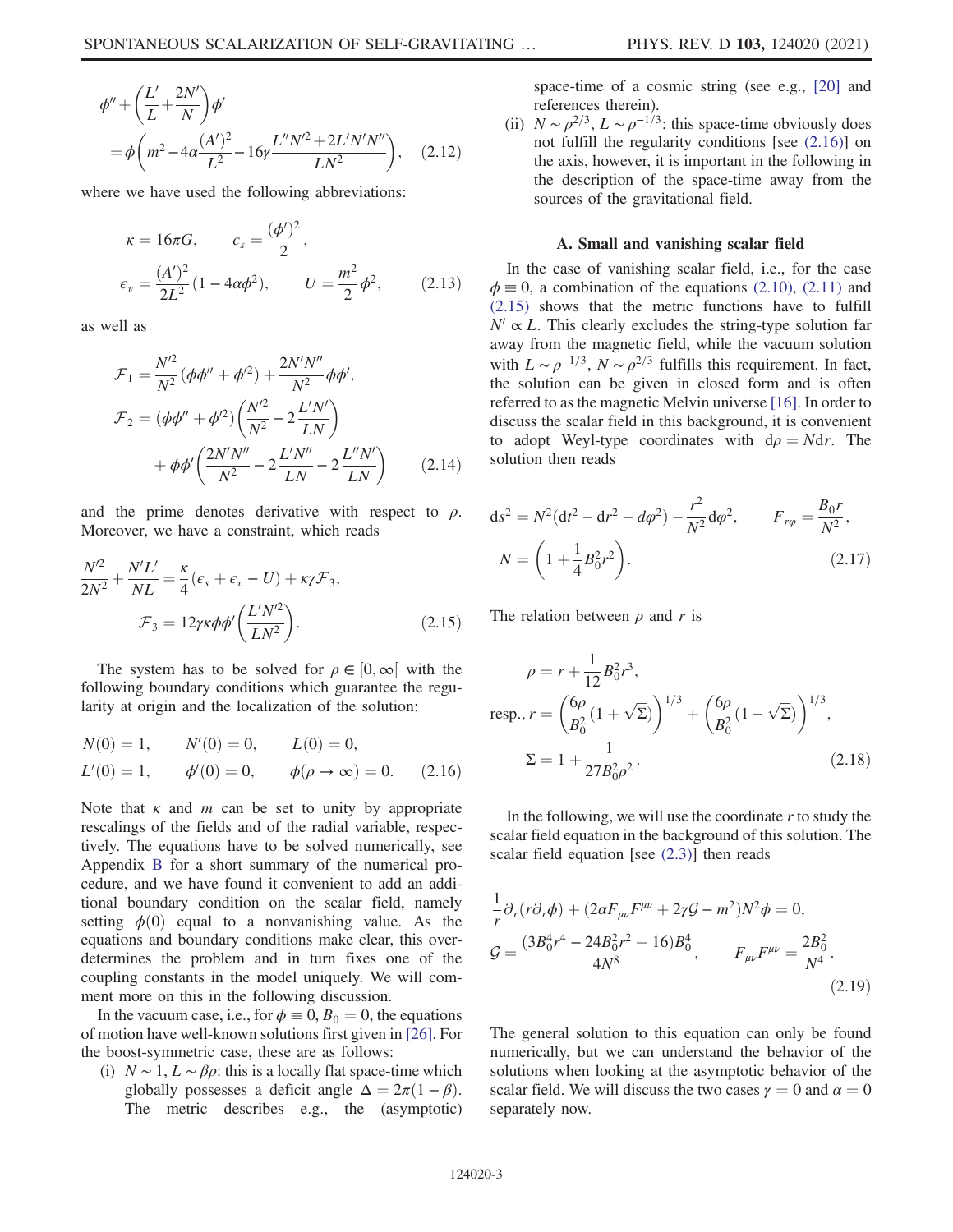$1. \gamma = 0$ 

<span id="page-3-1"></span>For  $r \ll 1$ , we can approximate  $N^{\pm 2} \approx 1 \pm B_0^2 r^2 / 2$  and Eq. [\(2.19\)](#page-2-2) becomes

$$
\frac{1}{r}\partial_r(r\partial_r\phi) - \mathcal{A}_0\phi - \mathcal{A}_2r^2\phi = 0, \quad \mathcal{A}_0 = m^2 - 4\alpha B_0^2,
$$
  

$$
\mathcal{A}_2 = \frac{m^2 B_0^2}{2} + 2\alpha B_0^4.
$$
 (2.20)

<span id="page-3-4"></span>Introducing  $z = \sqrt{A_2}r^2$  and defining  $\phi = \exp(-z/2)\chi$ , we obtain

$$
z\ddot{x} + (1 - z)\dot{x} + \mathcal{A}\chi = 0, \qquad \mathcal{A} = -\left(\frac{\mathcal{A}_0}{4\sqrt{\mathcal{A}_2}} + \frac{1}{2}\right),\tag{2.21}
$$

<span id="page-3-2"></span>where the dot denotes the derivative with respect to  $z$ . This is the confluent hypergeometric equation that has as suitable solutions the Laguerre polynomials  $\chi(z) \sim \mathcal{L}_4$ . Hence for small  $r$  Eq. [\(2.20\)](#page-3-1) has the solution

$$
\phi(r \ll 1) = \phi_0 \exp\left(-\frac{\sqrt{\mathcal{A}_2}}{2}r^2\right) \mathcal{L}_{\mathcal{A}}(\sqrt{\mathcal{A}_2}r^2). \quad (2.22)
$$

<span id="page-3-3"></span>For  $A \in \mathbb{N}$  the  $\mathcal{L}_A$  possess a number of nodes. This suggests that we should also be able to construct scalar field solutions that possess a number  $k$  of nodes, a conclusion that we have confirmed by an explicit numerical construction, see below. In fact, using these arguments, we can give a rough approximation of the critical value of  $\alpha$  to obtain solutions. From the requirement that  $A = k$ ,  $k = 0, 1, 2, \dots$ , we find that

$$
\alpha \gtrsim \frac{m^2}{4B_0^2} \quad \text{for } k = 0, 1, 2, 3, \dots \tag{2.23}
$$

For  $r \gg 1$  we introduce  $y = r^3$  and Eq. [\(2.19\)](#page-2-2) becomes a modified Bessel equation of the form

$$
y^{2} \frac{d^{2} \phi}{dy^{2}} + y \frac{d \phi}{dy} - \frac{m^{2} B_{0}^{4}}{144} y^{2} \phi = 0
$$
 (2.24)

such that the asymptotic decay of the solution is

$$
\phi(r \gg 1) \sim K_0 \left(\frac{mB_0^2}{12}r^3\right) \sim r^{-3/2} \exp(-r^3). \tag{2.25}
$$

This analysis also clearly demonstrates why it is necessary to have a mass term for the scalar field. For  $m = 0$ , as is well known, the scalar field would behave like  $\phi(r) \sim \ln(r)$ asymptotically and would hence not be localized.

2.  $\alpha = 0$ 

In this case Eq. [\(2.19\)](#page-2-2) becomes

$$
\frac{1}{r}\partial_r(r\partial_r\phi) - C_0\phi - C_2r^2\phi = 0,
$$
  

$$
C_0 = m^2 - 8\gamma B_0^4, \qquad C_2 = \frac{m^2 B_0^2}{2} + 24\gamma B_0^6. \qquad (2.26)
$$

With similar substitutions as above, we find

$$
\phi(r \ll 1) = \phi_0 \exp\left(-\frac{\sqrt{C_2}}{2}r^2\right) \mathcal{L}_{\mathcal{C}}(\sqrt{C_2}r^2),
$$

$$
\mathcal{C} = -\left(\frac{C_0}{4\sqrt{C_2}} + \frac{1}{2}\right). \tag{2.27}
$$

Again, the analysis suggests that radially excited solutions should be present and we can give a rough approximation of the critical value of  $\gamma$  to obtain solutions. From the requirement that  $C = k$ ,  $k = 0, 1, 2, \dots$ , we find that

$$
\gamma \gtrsim \frac{m^2}{8B_0^4}
$$
 for  $k = 0, 1, 2, 3, ...$  (2.28)

For  $r \gg 1$  the behavior is exactly as in the  $\gamma = 0$  because it is the mass term that determines the asymptotic regime in both cases.

#### <span id="page-3-0"></span>III. SCALAR-MAGNETIC FIELD COUPLING

Here, we would like to discuss the case  $\gamma = 0$ , i.e., we consider only the nonminimal coupling between the gauge field and the scalar field. As stated above, we can choose appropriate scalings to set  $\kappa = m \equiv 1$  without losing generality. The parameters to be varied in the following are then the nonminimal coupling constant  $\alpha$  and the absolute value of the magnetic field strength  $B_0$ . As discussed above for small scalar fields, we expect solutions with scalar field nodes to be present in our system. We, indeed, have confirmed this numerically. In Fig. [1](#page-4-1), we compare the analytical expression [\(2.22\)](#page-3-2) (denoted  $\bar{\phi}$  and given in solid) with the numerical solutions of the full set of equations for  $B_0 = 1$  and  $\phi(0) = 0.01$  (dashed) for the solution with no nodes  $(k = 0)$  and that with one node  $(k = 1)$ . As expected, the approximation is not perfect, but gives a good idea of the qualitative behavior of the functions. We also find that the approximation gives a good order of magnitude approximation of the location of the zeros of the scalar field function. We give some values for the location of the nodes of the  $k = 2$  solution, i.e., the solution with two nodes, in comparison to the location of the zeros of the second Laguerre polynomial  $\mathcal{L}_2$  in Table [I](#page-4-2).

As such the  $k = 0$  and  $k = 1$  in Fig. [2,](#page-5-0) respectively, refers to the solution that has no nodes in the scalar field  $(k = 0)$  and that which has one node  $(k = 1)$ . Moreover, [\(2.12\)](#page-2-3) suggests that a tachyonic instability appears in the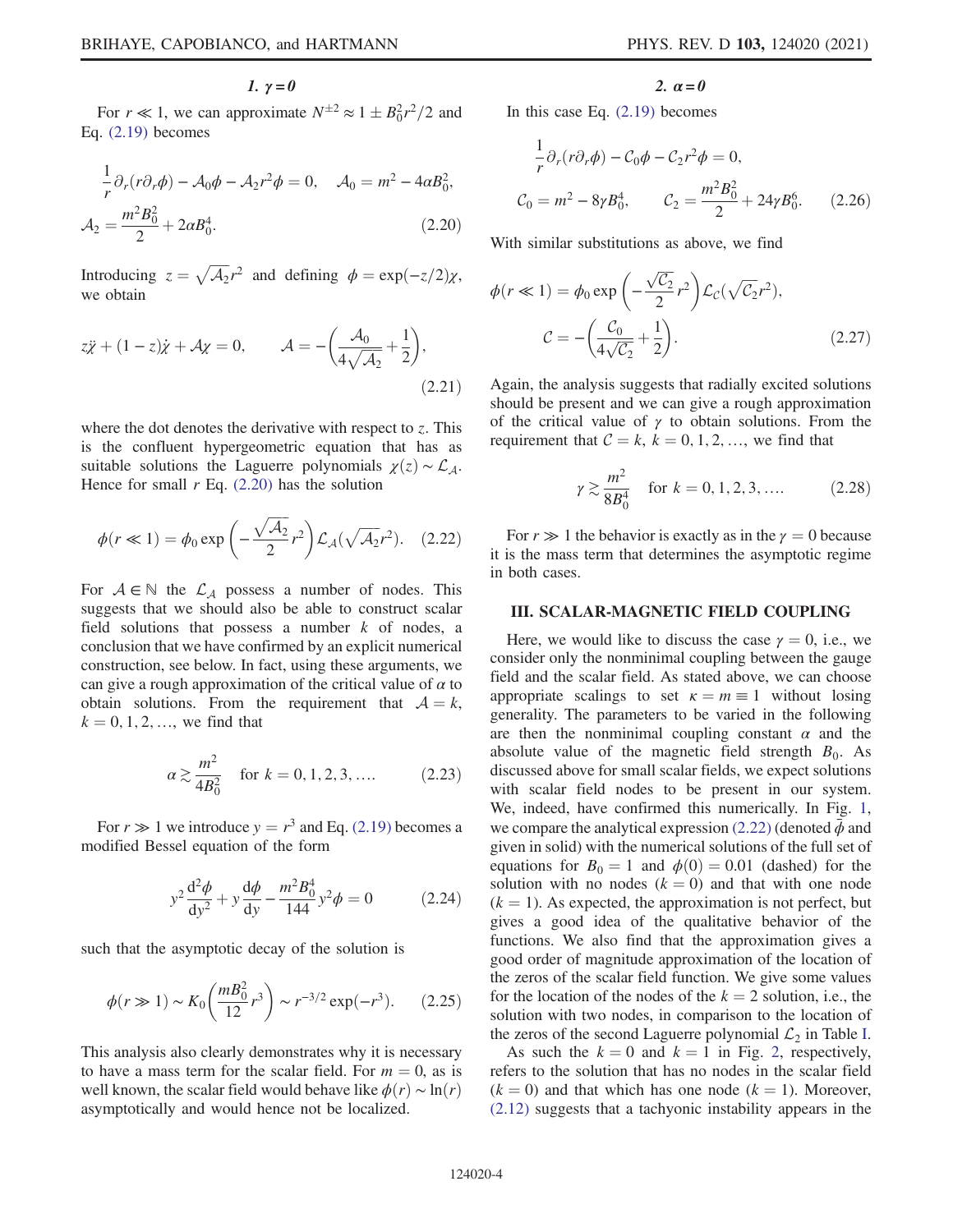<span id="page-4-1"></span>

FIG. 1. We compare the profiles of the analytical approximation  $\bar{\phi}$  [see [\(2.22\)\]](#page-3-2) (solid) for the scalar field with the full numerical solution  $\phi$  (dashed) for  $k = 0$  (black) and  $k = 1$  (red) nodes for  $B_0 = 1.0$  and  $\phi(0) = 0.01$ . These choices correspond to  $\alpha = 0.55$  for  $k = 0$  and  $\alpha = 1.40$  in the case  $k = 1$ , respectively. Note that we have used  $\rho \approx r$  for this plot, which is a good approximation for small values of the radial coordinate.

system only for  $\alpha > 0$ . From [\(2.23\),](#page-3-3) we know that  $\alpha \gtrsim \frac{m^2}{4B_0}$ . The curve  $\alpha = \frac{m^2}{4B_0} = \frac{1}{4B_0}$  (remember  $m \equiv 1$ ) is given in Fig. [2](#page-5-0) (blue, dotted-dashed) together with the numerically determined values of  $\alpha_0$  (solid) and  $\alpha_{cr}$  (dashed) which determine the interval in  $\alpha$  for which nontrivial scalar field solutions exist for a given value of  $B_0$ . Here, the value of  $\alpha_{cr}$ is given by the observation that there exists a value of  $\alpha = 1/(4\phi(0)^2)$  for which the magnetic field on the axis of symmetry [see [\(2.9\)](#page-1-5)] diverges. Solutions exist for  $\alpha > \alpha_{cr}$ . That this is closely related to the fact that  $\alpha$  needs to be sufficiently large to generate a tachyonic instability can be seen by noting that the curve  $\alpha = 1/(4\phi(0)^2)$  is a good approximation to the  $\alpha_{cr}$  curve for  $k = 0$  and small  $\alpha$ .

Increasing  $\alpha$  too strongly, the scalar field can no longer be nontrivial in the space-time and becomes identically zero due to the backreaction of the space-time. This value

<span id="page-4-2"></span>TABLE I. We give the location of the zeros of the scalar field solution with  $k = 2$  notes,  $\rho_0^{(1)}$  and  $\rho_0^{(2)}$ , for some values of  $B_0$  and  $\alpha$  and compare them with the zeros of the corresponding Laguerre polynomial  $\mathcal{L}_2$ ,  $\bar{\rho}_0^{(1)}$  and  $\bar{\rho}_0^{(2)}$ , respectively.

| $B_0$ | $\alpha$ | (1)<br>$\rho_0$ | $\rho_0$ | $\bar{\rho}_0^{(1)}$ |      |
|-------|----------|-----------------|----------|----------------------|------|
| 0.05  | 124.2    | 4.1             | 11.5     | 2.6                  | 15.5 |
| 0.07  | 69.5     | 3.8             | 9.6      | 2.1                  | 13.2 |
| 0.2   | 13.7     | 2.3             | 5.5      | 1.2                  | 7.5  |
| 0.4   | 5.8      | 1.5             | 3.8      | 0.8                  | 5.5  |
| 0.5   | 4.6      | 1.3             | 3.3      | 0.6                  | 4.8  |

of  $\alpha$  is denoted by  $\alpha_0$ . Note that had we only studied the scalar field in the background of the Melvin universe, the two limiting values would be equal  $\alpha_0 = \alpha_{cr}$ . However, here, the backreaction of the scalar field on the space-time leads to the observation that nontrivial scalar field solutions exist in a given interval of  $\alpha$  (for a given  $B_0$ ) rather than for a sole value of  $\alpha$ . We observe that the interval in  $\alpha$  increases with increasing magnetic field strength  $B_0$ . For  $B_0 \rightarrow 0$ , our numerical results indicate that the interval shrinks to zero and both  $\alpha_{cr}$  as well as  $\alpha_0$  tend to infinity. This makes sense since the vanishing  $B_0$  limit corresponds to Minkowski space-time (in cylindrical coordinates) and this space-time cannot be scalarized.

Comparing the scalar field solutions with a different number of nodes k, we observe that for a given  $B_0$ , we have to choose  $\alpha$  larger to find  $k = 1$  solutions than  $k = 0$ solutions. Interestingly, the ranges of  $\alpha$  for which  $k = 0$  and  $k = 1$  solutions exist, respectively, do not overlap in the range of values of  $B_0$  that we have studied here. To state it differently, fixing  $B_0$  and  $\alpha$  within the range of values given in Fig. [2](#page-5-0) we will either obtain a scalar field solution with no nodes or one with one node, but not both at the same time. Hence, the solutions with nodes cannot really be interpreted as the radially excited solution of the fundamental ones, as is often done in other nonlinear, self-gravitating systems.

Naturally, the question arises whether we are simply not able to find the fundamental  $k = 0$  solutions for the range of parameters for which the  $k = 1$  solutions exist. Due to the numerical procedure that we have employed, we are certain that this is not the case. We have fixed the value of the scalar field at the origin,  $\phi(0)$ , which is not an independent boundary condition. The choice of this value hence fixes the value of one of the couplings in the model uniquely and we have chosen the value of  $\alpha$  to be computed by our numerical procedure. As such, we have followed the evolution of the branch of solutions with no nodes and that with one node and determined the values of  $\alpha$  at given  $B_0$ for which these solutions exist.

### IV. SCALAR-CURVATURE COUPLING

<span id="page-4-0"></span>Here, we will set  $\alpha = 0$ , i.e., we consider only the nonminimal coupling between the Gauss-Bonnet term and the scalar field. In this case, the equations of motion [\(2.3\)](#page-1-1)–[\(2.12\)](#page-2-3) have to be diagonalized with respect to the second derivatives, see Appendix [A](#page-7-4) for details.

We observe that nontrivial scalar field solutions exist only for sufficiently large values of the nonminimal coupling  $\gamma$ , i.e., for  $\gamma > \gamma_0$ . The dependence of this value on  $B_0$  is shown in Fig. [2](#page-5-0) (solid lines) for scalar field solutions with no nodes  $(k = 0, \text{ black})$  and one node  $(k = 0, \text{ black})$ , respectively. Again, we observe that one has to choose the nonminimal coupling large in order to obtain solutions with  $k = 1$  as compared to the  $k = 0$  case. Interestingly, in this case, the analytical expression for  $\gamma_0$ given by  $1/(8B_0^4)$  is not as good as in the scalar-magnetic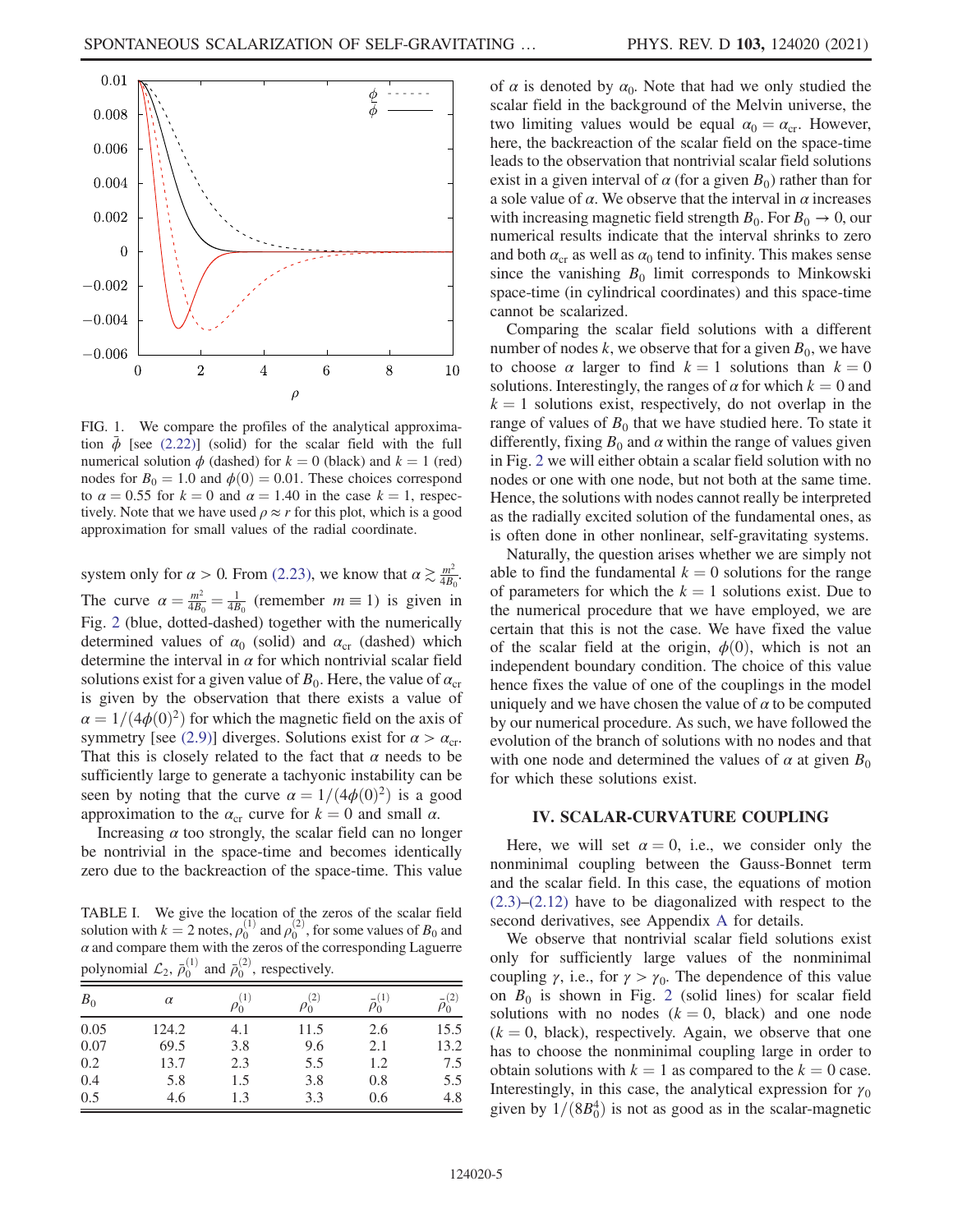<span id="page-5-0"></span>

FIG. 2. Left: values of  $\alpha_0$  (solid) and  $\alpha_{cr}$  (dashed) between which the scalarized solutions with  $k = 0$  (black) and  $k = 1$  (red) nodes, respectively, exist in dependence on the magnetic field parameter  $B_0$  for  $\gamma = 0$ . We also give  $1/(4B_0^2)$  (dotted-dashed, blue) which is a rough approximation of the critical value of  $\alpha$  (see text for details). Right: values of  $\gamma_0$  (solid) and  $\gamma_{cr}$  (dashed) between which the scalarized solutions with  $k = 0$  (black) and  $k = 1$  (red) nodes, respectively, exist in dependence on the magnetic field parameter  $B_0$  for  $\alpha = 0$ . We also give  $1/(8B_0^4)$  (dotted-dashed, blue) which is a rough approximation of the critical value of  $\alpha$  (see text for details).

field coupling case. This is likely related to the fact that the space-time background approximation is not a good approximation in this case as the scalar field is nonminimally coupled to the curvature. When increasing the coupling  $\gamma$ , the scalar field increases in absolute value, which leads to increased backreaction of the scalar field on the space-time. In fact, we observe that there exists a maximal value of  $\phi(0)$ , or equivalently a maximal value of  $\gamma = \gamma_{cr}$  beyond which no scalarized solutions exist anymore. This is true for both the  $k = 0$  and the  $k = 1$  case. The values of  $\gamma_{cr}$  in dependence on  $B_0$  are shown in Fig. [2](#page-5-0) (dashed lines). Note that for the scalar-curvature case the critical value of the coupling is always larger than the value where the scalar field vanishes identically, while for the scalar-magnetic field coupling, this is exactly opposite. This is related to the fact that the scalar field directly sources these fields and hence leads to an increased repulsive effect for the magnetic fields and an increased attractive effect in the case of the curvature fields. This also demonstrates that the two couplings are qualitatively different in nature. Another difference to the scalarmagnetic field coupling is that the domain of existence of scalarized solutions for  $\gamma \in [\gamma_0 : \gamma_{cr}]$  is now not mutually exclusive for different node solutions. The range of  $\gamma$  for  $k = 0$  overlaps partially with the range of  $\gamma$  for  $k = 1$ , as Fig. [2](#page-5-0) clearly demonstrates, and in this overlapping region the  $k = 1$  solutions can be interpreted as the radially excited version of the  $k = 0$  solution.

<span id="page-5-1"></span>

FIG. 3. Profiles of the scalar field function  $\phi/\phi_0$  and the metric functions N and L for a value of  $\gamma$  close  $\gamma_{cr}$  for  $B_0 = 1$  and  $k = 0$  (left) and  $k = 1$  (right), respectively.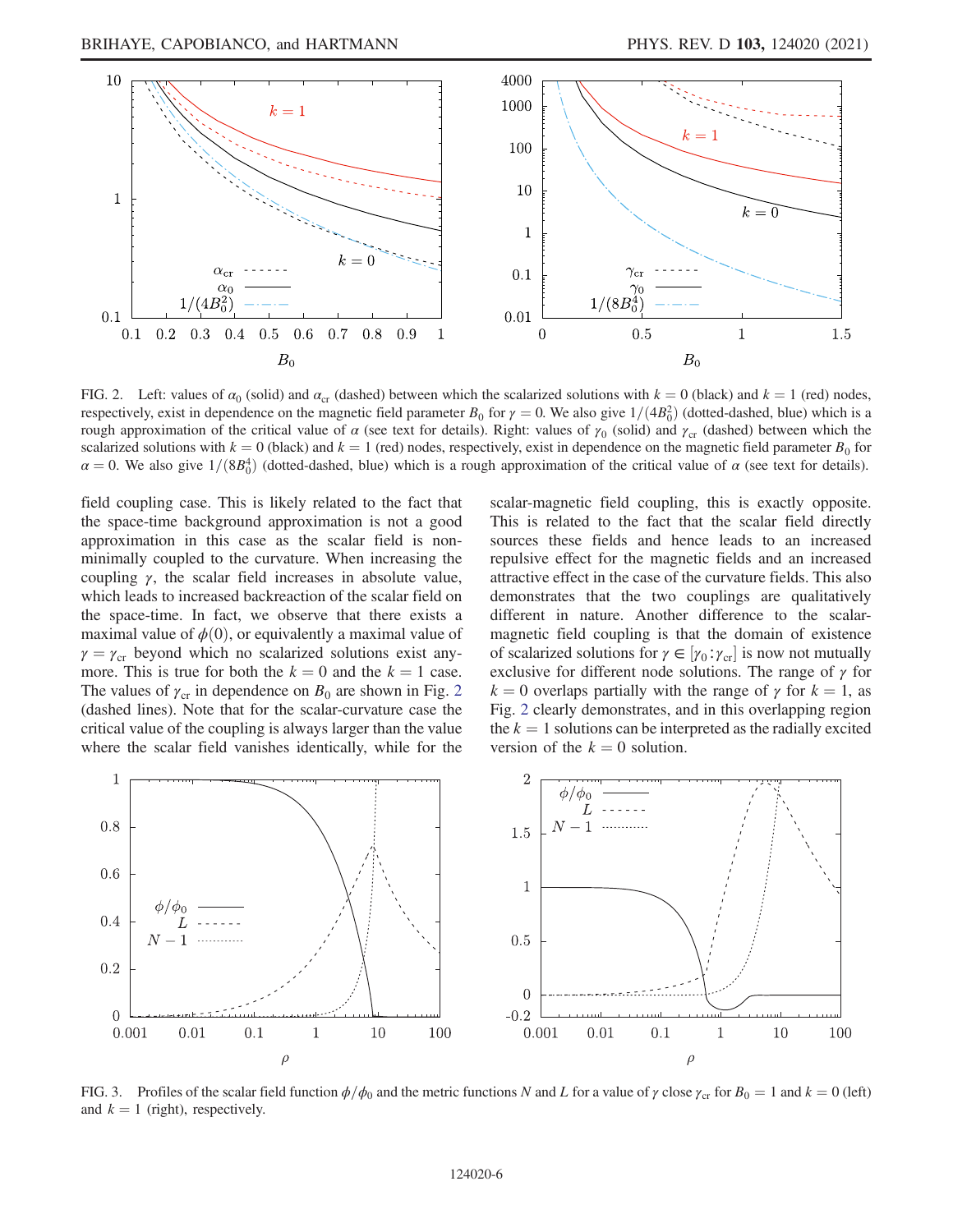<span id="page-6-1"></span>

FIG. 4. Ricci scalar  $R$  of the scalarized Melvin solution for  $k = 0$ ,  $B_0 = 1$  and for different values of  $\gamma$  including  $\gamma = 510$ close to  $\gamma_{cr}$ .

Finally, we would like to discuss why the solutions cease to exist at  $\gamma = \gamma_{cr}$ . A solution close to the limiting solution is shown in Fig. [3](#page-5-1) for  $k = 0$  and  $k = 1$ , respectively. Clearly, the scalar field becomes zero outside of a sharply defined radius  $\rho_{cr}$  such that at  $\rho = \rho_{cr}$  the scalar field function is nondifferentiable. For  $\rho > \rho_{cr}$  the solution corresponds to the Melvin magnetic universe, while it possesses a nontrivial, scalarized interior.

We observe that the Ricci scalar  $R$  increases strongly on the symmetry axis of the solution when approaching  $\gamma_{cr}$ . This is demonstrated for the  $k = 0$  solution with  $B_0 = 1$  in Fig. [4](#page-6-1), where we give R for  $\gamma = 10$  (close to  $\gamma_0$ ), an intermediate  $\gamma = 100$  as well as for  $\gamma = 510$  (close to  $\gamma_{cr}$ ). The subfigure of Fig. [4](#page-6-1) shows the strong increase of  $R$  at  $\rho = 0$ . The figure further demonstrates that the Ricci scalar becomes discontinuous at  $\rho = \rho_{cr}$  indicating that the limiting space-times possess singularities.

### V. CONCLUSIONS

<span id="page-6-0"></span>In this paper, we have demonstrated that the process of spontaneous scalarization is not specific to compact objects such as black holes, neutron stars or boson stars, but also exists for extended self-gravitating solutions. We have used the Melvin magnetic universe solution that describes magnetic fields orientated into the direction of the symmetry axis and possesses a cylindrically symmetric, static space-time. In the small scalar field limit, we find that the linear Klein-Gordon equation of a massive, real scalar field leads to solutions described by the Laguerre polynomials close to the axis of symmetry and by Bessel functions asymptotically, respectively. These results suggest that a discrete family of scalar field solutions exists in the model. We have demonstrated this by explicit numerical construction of the solutions including backreaction of the space-time and the magnetic field, respectively. The solutions are characterized by two parameters: the magnetic field parameter  $B_0$  and the value of the scalar field on the symmetry axis, which is linked to the value of the nonminimal coupling. The scalarized solutions, which are nontrivial deformations of the underlying Melvin magnetic universe solution, exist only in specific intervals of the nonminimal couplings. Since these intervals for different node numbers are in some cases mutually exclusive, the question arises whether the higher node solutions can be interpreted as radial excitations of the fundamental solutions with no nodes, as is often done in self-gravitating systems.

It would be interesting to understand whether such scalarization processes of extended magnetic fields could be observed in the universe and if not, if observations could provide limits on the coupling parameters or even exclude extended gravity models with nonminimal coupling terms. An interesting future investigation could be another very specific cylindrically symmetric system that possesses magnetic fields: the cosmic string. While the outside of a cosmic string is characterized by a massive gauge field and a massive scalar field (spontaneously broken phase), the inside of the string core remains in the symmetric, i.e., false vacuum of the model in which the gauge symmetry is unbroken. It is surely of interest to understand whether cosmic strings that are hypothetical relics of the primordial universe could be scalarized spontaneously and, if so, how this would change the properties of these objects.

In order to get an estimate of the fields and the strength of the couplings that we have used here, note that in dimensionful notation the Lagrangian density (without scalar field) should read  $\mathcal{L} = \frac{c^4}{16\pi G} \mathcal{R} - \frac{1}{4\mu_0} F_{\mu\nu} F^{\mu\nu}$ , where  $\mu_0$  denotes the vacuum permeability and c is the speed of light in vacuum. Using meter-kilogram-second units, this tells us that the "natural unit" in which the magnetic field strength is measured is roughly  $10^{-18}$  Tesla, i.e.,  $10^{-14}$ Gauss. In our paper, we have extensively studied values of  $B_0$  that are on the order of unity, but we have also checked that the phenomenon of spontaneous scalarization persists when increasing the order of magnitude of  $B_0$ . Since we believe that the Melvin solution can only act as a toy model for radio relics, our study has been qualitative rather than quantitative, but we are quite certain that spontaneous scalarization of extended magnetic fields with magnetic field strength much higher and on the order of that appearing in radio relics (a few micro-Gauss) is feasible.

### ACKNOWLEDGMENTS

R. C. thanks CAPES for financial support under Grant No. 88887.371717/2019-00. B. H. would like to thank FAPESP for financial support under Grant No. 2019/ 01511-5 as well as the DFG Research Training Group 1620 Models of Gravity for financial support.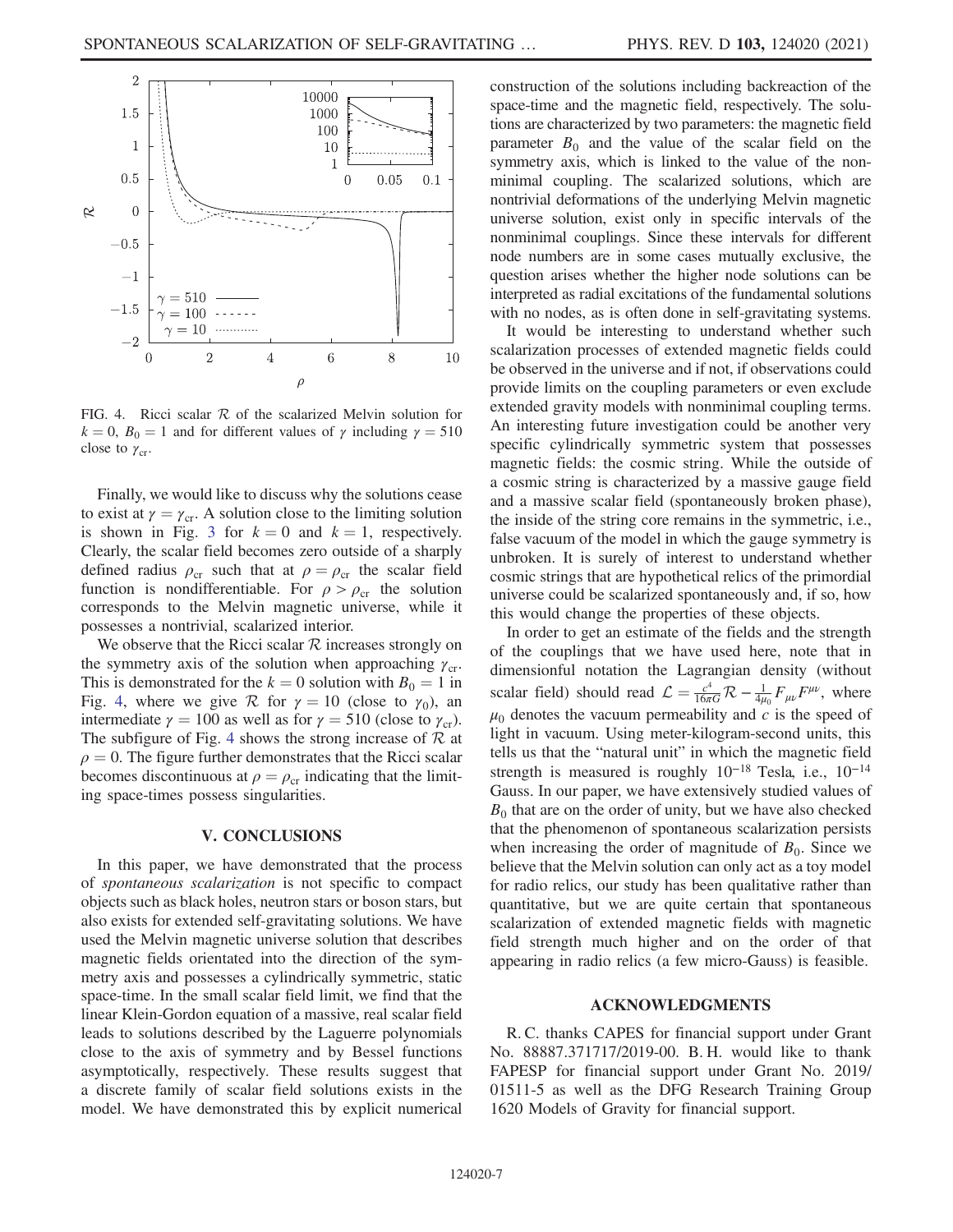## APPENDIX A: DIAGONALIZED EQUATIONS OF MOTION

<span id="page-7-4"></span>The diagonalized equations of motion [\(2.3\)](#page-1-1)–[\(2.21\)](#page-3-4) read

$$
N'' = \frac{F_1}{\mathcal{H}}, \qquad L'' = \frac{F_2}{\mathcal{H}}, \qquad \phi'' = \frac{F_3}{\mathcal{H}}
$$
(A1)

with

$$
\mathcal{H} = 8\kappa N^3 [64((LN' - 4L'N)N' - \kappa L N^2 \phi^2) \gamma^2 \kappa N'^2 \phi^2 + 1536 \gamma^3 \kappa^2 L' N'^4 \phi^3 \phi' + 16 \gamma \kappa L N^3 N' \phi \phi' - LN^4]
$$
  
\n
$$
F_1 = [128[((2N\phi' - N'\phi)m^2 \phi^2 + (2N\phi' - 5N'\phi)\phi^2)L + (m^2\phi^2 - \phi'^2)L' N\phi]\gamma^2 \kappa^2 N'^3 \phi
$$
  
\n
$$
+ ((m^2\phi^2 + \phi'^2)\kappa N^2 + 4N'^2)LN^2 - 8(4[((N\phi' - N'\phi)\phi' + m^2N\phi^2)L - L' N\phi \phi']N'
$$
  
\n
$$
+ (m^2\phi^2 + \phi'^2)\kappa L N^2 \phi \phi') \gamma \kappa N N' |\kappa N^4 + [(8\gamma \kappa N' \phi \phi' - N)LN^3 - 128(LN' + L' N)\gamma^2 \kappa N'^3 \phi^2]B_0^2,
$$
  
\n
$$
F_2 = (8(4(((N\phi' - 2N'\phi)\phi' + m^2N\phi^2)L^2 N' + 2L'^2N^2\phi \phi' - 2((N\phi' - N'\phi)\phi' + m^2N\phi^2)L' N)N'
$$
  
\n
$$
- (2LN' - L' N)(m^2\phi^2 + \phi'^2)\kappa L N^2 \phi \phi') \gamma \kappa + 256(((N\phi' + N'\phi)m^2\phi^2 + (N\phi' - N'\phi)\phi'^2)L
$$
  
\n
$$
- (m^2\phi^2 + 2\phi'^2)L' N\phi) \gamma^2 \kappa^2 L' N'^2 \phi - (4(LN' - 2L' N)N' - (m^2\phi^2 + \phi'^2)\kappa L N^2)LN \kappa N^4
$$
  
\n
$$
+ (256(LN' + L' N)\gamma^2 \kappa L' N'^2 \phi^2 + 3L^2N^3 - 8(2LN' + L' N)\gamma \kappa L N^2 \phi \phi')B_0^2,
$$

$$
F_3 = -8[(16((2((2N\phi' - N'\phi)m^2\phi - 5N'\phi'^2)L - (m^2\phi^2 + 5\phi'^2)L'N)\kappa N\phi -4((4N\phi' + 3N'\phi)L' - LN'\phi')N'\gamma^2\kappa N'^2\phi\phi' + ((m^2N\phi - 2N'\phi')L - L'N\phi')N^3 + 1536\gamma^3\kappa^2L'N'^4\phi^2\phi'^3 -2(((8N\phi' - N'\phi)m^2\phi - 17N'\phi'^2)L - 2(m^2\phi^2 + 5\phi'^2)L'N)\kappa N^2 + 4(LN' - 4L'N)N'^2)\gamma N'\phi)\kappa N^3 + 2((3LN' - 2L'N)N - 8(2LN' - L'N)\gamma\kappa N'\phi\phi')B_0^2\gamma N'\phi].
$$

### <span id="page-7-3"></span>APPENDIX B: NUMERICAL PROCEDURE

We have used the collocation solver COLSYS [\[27\]](#page-8-14) for our numerical calculations. The key numerical procedure used is that of the Newton method that relies on the linearization of the problem at given points on the interval  $r \in [0:r_{\text{max}}]$  with  $r_{\text{max}}$  sufficiently large to capture the asymptotic behavior of the solutions correctly. Boundary conditions that relate to the requirements of the physical problem are employed at  $r = 0$  and  $r = r_{\text{max}}$ 

T

and the subsequent solution is interpolated using a spline collocation at Gaussian points. COLSYS possesses a mesh adaptation, i.e., the linearized problem is solved on a sequence of meshes with  $N$  points such that  $0 = r_1 < r_2 \ldots < r_{N+1} = r_{\text{max}}$  until a given accuracy is reached. We typically specify the error tolerance to be between  $10^{-2}$  and  $10^{-4}$  with the final solutions, however, having much better absolute error on the order of 10<sup>−</sup><sup>6</sup> to 10<sup>−</sup><sup>8</sup>.

- <span id="page-7-0"></span>[1] C. A. R. Herdeiro and E. Radu, Asymptotically flat black holes with scalar hair: A review, [Int. J. Mod. Phys. D](https://doi.org/10.1142/S0218271815420146) 24, [1542014 \(2015\).](https://doi.org/10.1142/S0218271815420146)
- [2] T. P. Sotiriou, Black holes and scalar fields, [Classical](https://doi.org/10.1088/0264-9381/32/21/214002) [Quantum Gravity](https://doi.org/10.1088/0264-9381/32/21/214002) 32, 214002 (2015).
- <span id="page-7-1"></span>[3] D. D. Doneva and S. S. Yazadjiev, New Gauss-Bonnet Black Holes with Curvature Induced Scalarization in the Extended Scalar-Tensor Theories, [Phys. Rev. Lett.](https://doi.org/10.1103/PhysRevLett.120.131103) 120, [131103 \(2018\).](https://doi.org/10.1103/PhysRevLett.120.131103)
- [4] H. O. Silva, J. Sakstein, L. Gualtieri, T. P. Sotiriou, and E. Berti, Spontaneous Scalarization of Black Holes and Compact Stars from a Gauss-Bonnet Coupling, [Phys. Rev. Lett.](https://doi.org/10.1103/PhysRevLett.120.131104) 120[, 131104 \(2018\).](https://doi.org/10.1103/PhysRevLett.120.131104)
- [5] G. Antoniou, A. Bakopoulos, and P. Kanti, Evasion of No-Hair Theorems and Novel Black-Hole Solutions in Gauss-Bonnet Theories, Phys. Rev. Lett. 120[, 131102 \(2018\)](https://doi.org/10.1103/PhysRevLett.120.131102).
- <span id="page-7-2"></span>[6] F. M. Ramazanoğlu, Spontaneous growth of vector fields in gravity, Phys. Rev. D 96[, 064009 \(2017\)](https://doi.org/10.1103/PhysRevD.96.064009).